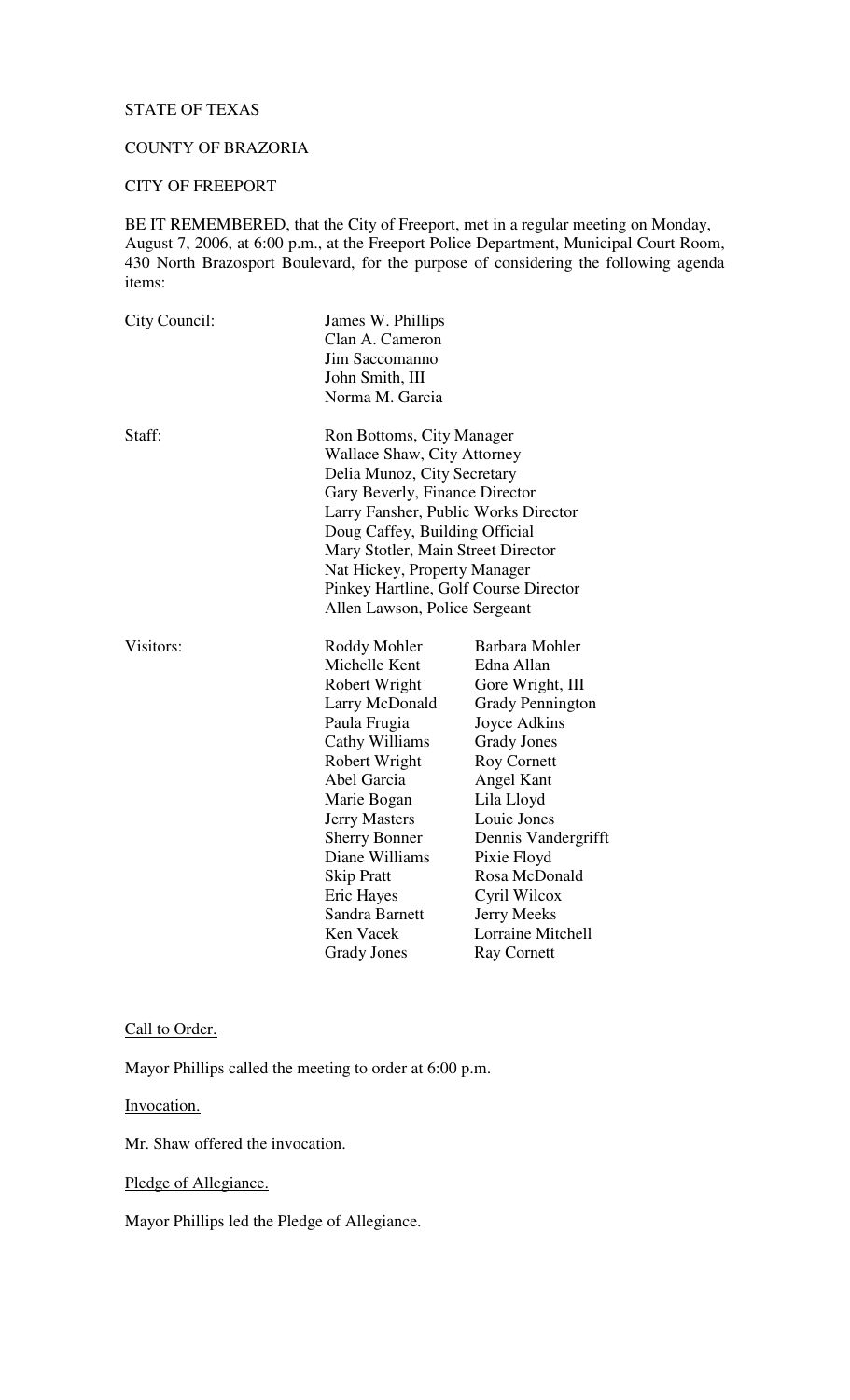Approval of the July 17, 25, 27, 31, 2006 City Council Minutes.

On a motion by Councilman Saccomanno, seconded by Councilman Smith, with all present voting, 4 to 1, Council approved the minutes of July  $17<sup>th</sup>$ ,  $25<sup>th</sup>$ ,  $27<sup>th</sup>$ ,  $31<sup>st</sup>$ , and 2006. Councilman Cameron opposed.

Attending Citizens and Their Business.

Cathy Williams, 112 Brazos Landing asked if they were aware of two petitions that were submitted on August 3, 2006 and when Council would act on them. Mayor Phillips stated that a Special Meeting agenda had been posted for August l0, 2006 -Thursday to act on the petitions.

Abel Garcia, 1530 W. 8th, thanked the Freeport's Soccer Club, players, coaches, volunteers, Mayor, City, and Parks Department for a great turn out of 175 people. Mr. Garcia said he was very excited at how many parents were involved in their children activities.

Larry McDonald, 530 W. 4th stated that people were held outside a public budget meeting. He reminded Council of the rules.

Joaquin Damian, 915 W. 7th expressed his first experience at RiverPlace facility. The flooring has such a fine finish that people could easily fall. He said the smoke alarms had been activated and it was very embarrassing. The city should return the deposit back to the renters. He suggested that the Police department get help in fighting crime around his neighborhood.

Skip Pratt, 1027 W. 8<sup>th</sup> St. had concerns about a letter he received from Mr. Bottoms on the marina. He did not agree with the letter.

Joyce Adkins, 102 North C., stated that she had a very good memory and had attended all the meeting and that the marina plans had never been discussed in public.

Wright Gore, III 301 W. Brazos, had questions for Councilman Smith's position regarding Eminent Domain concerning Dow Chemical and the salt domes storage.

Lila Lloyd, 1620 N. T encouraged the City and the Gore family to resolve their differences. She said that in the past the City has done a lot for the Gore Family.

Jerry Masters, 807 W. 9thth said that the Gore's had been on board from the very beginning and willing to give up the property for the Marina, when they believed that they would have the exclusive right to the fuel the boats. They were told that they could not have the fueling rights exclusively because this would constitute a monopoly. It was then that they refused to give up the land.

Angel Kant, 115 W. Broad, asked why taxpayers money is being used for the marina.

Grady Pennington, 316 W. Park, has been living in Freeport for 12 years and is happy about the work being done to bring the Marina. He is ashamed of Councilman Cameron who is negative and opposing to many projects.

**Public Hearing:** Public Hearing, sitting as the Board of Adjustments and Appeals under the Unsafe Building Abatement Code, to consider declaring 225 W. Broad, Block 48, Lot 2-6, Freeport Townsite, an unsafe structure.

Mayor Phillips opened the public hearing at 6:45 p.m.

Doug Caffey, Building Inspector, displayed a PowerPoint presentation showing deficiencies at 225 W. Broad, Bat-Wing Mower Plastics, zoned as C-l. Major electrical problems, roof failure, and other dangerous conditions. Numerous extension cords operating interior lights. Most of the building is wired with approximately 30 extension cords. Open junction boxes and open breaker boxes. Living quarters are petitioned with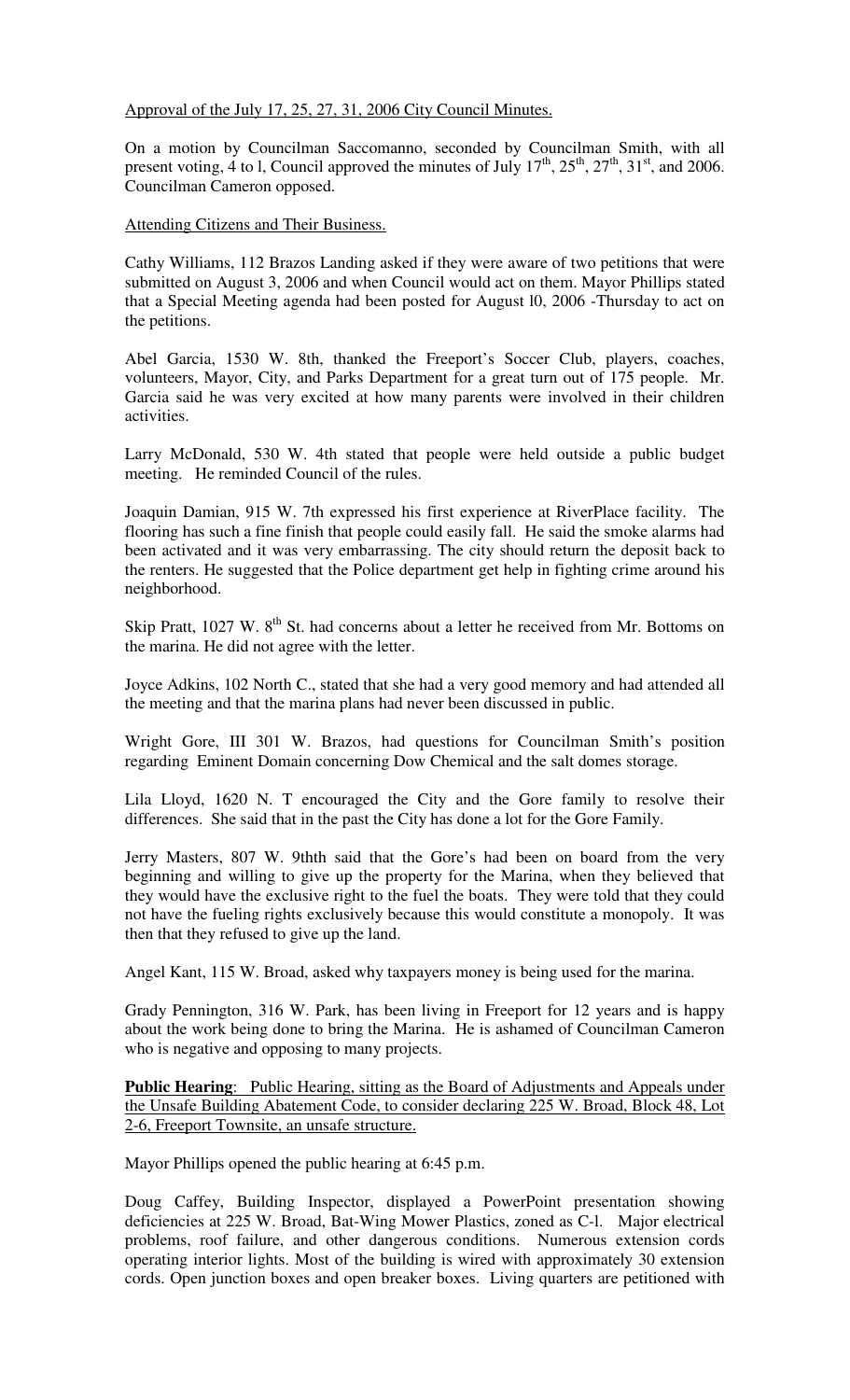sheets throughout the building. A mixture of personal items and storage containers through the building. Ceiling tiles on a sub roof had caved in due to rain.

Councilman Smith asked if any communication or plans to rehabilitate the building had occurred between the City and the owner. Mr. Caffey said none had been submitted. Mayor Phillip answered that letters have been sent, but returned unclaimed.

Councilman Saccomanno asked about the plumbing status. Doug Caffey said that they had a toilet, water heater, shower, and port-o-can. Buckets were used to catch rain water and urine.

Mr. Robert Wright, owner of the building said he was overwhelmed, and wished that this could have been discussed some other way. Mr. Wright has the building for sale. He ascertained that the building had a lot of service left, and wanted to keep it.

Mr. Bottoms said that safety was the major concern. The PowerPoint presentation showed that people were staying in the building, unsafe for habitation.

Mayor Phillips stated that the first thing that needs to be done is to remove the people that live there. It was not a residential habitant, but a commercial building. There are safety issues, sanitary issues.

Councilwoman Garcia questioned if a child was living in the building.

Councilman Cameron asked if any citations had been issued. Doug Caffey answered no.

Grady Jones, the renter of the building stated that only he and his cat lived there. The building was safe and hurricane proof.

Paul Frugia, feared fire, because she lives right next door to the building. She said the building leaks so bad; you can smell the mold and mildew when you pass by the building. She had communicated with Mr. Wright about these issues. She requested that he apply for permits to bring the building to code.

Diane Williams stated that Mr. Wright was an absentee landlord, and that he had neglected his building. It was an unsafe building, needed a total clean out, for safety and health reasons would like him to bring the building up to code.

Doug Caffey recommended the building be vacated and power turned off.

There being no further questions or comments, Mayor Phillips closed the public hearing at 7:47 pm.

Consideration of declaring 225 W. Broad as an unsafe structure and authorizing the Mayor to sign the appropriate decision.

On a motion by Councilman Saccomanno, seconded by Councilwoman Garcia, with all present voting 4 to 1, Council declared 225 W. Broad as an unsafe structure and authorized the Mayor to sign the appropriate decision. Councilman Cameron opposed.

Consideration of the approval of Ordinance No. 2006-2128 amending the Code of Ordinance to establish a Utility Line extension policy.

On a motion by Councilman Smith, seconded by Councilwoman Garcia, with all present voting "aye", Council unanimously approved Ordinance No. 2006-2128 amending the Code of Ordinance to establish a Utility Line extension policy.

Consideration of the approval of demolishing the structure on 1108 Riverview Drive, Freeport Texas.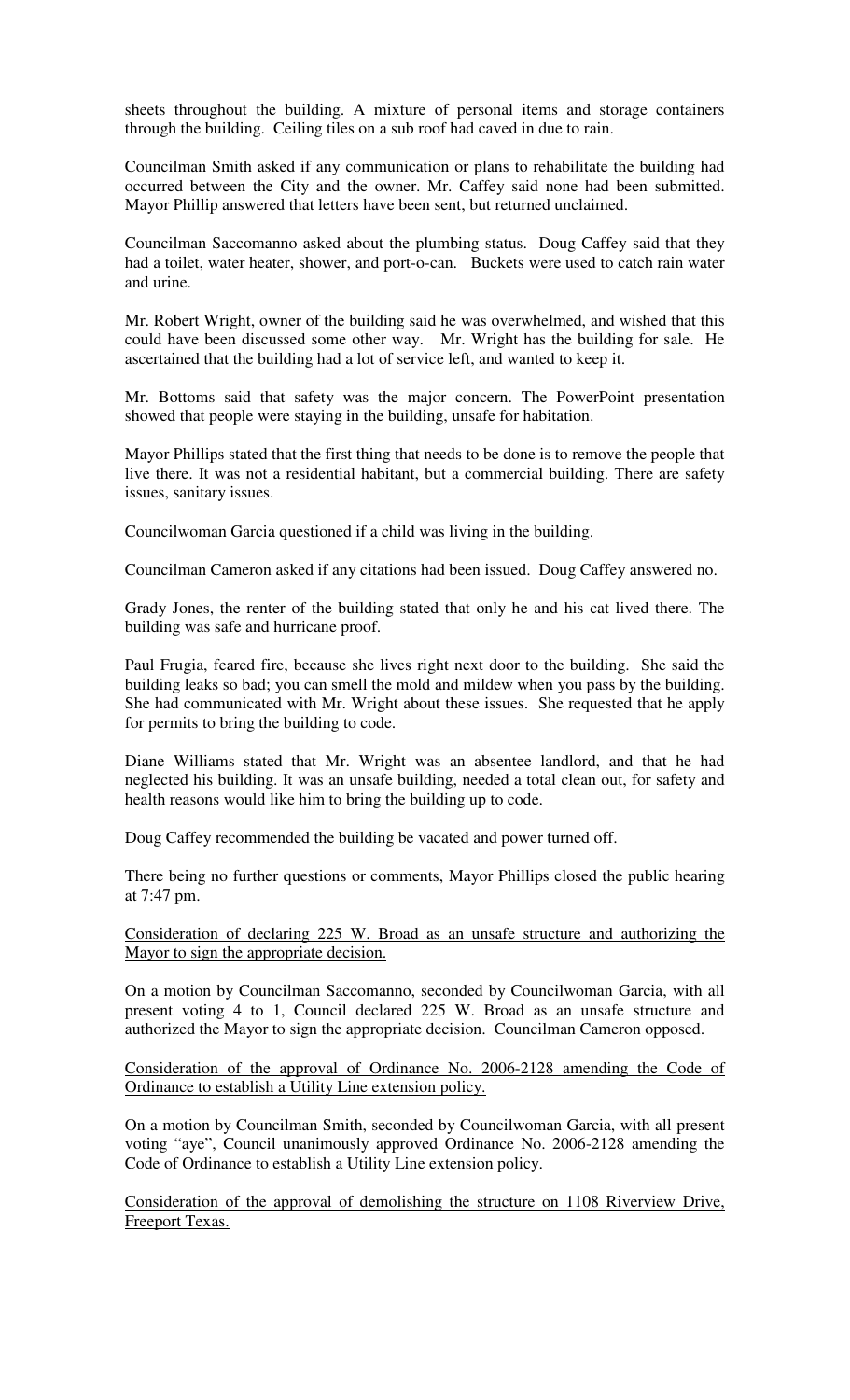On a motion by Councilman Saccomanno, seconded by Councilman Cameron, with all present voting 4 to l, Council approved to demolish the structure on 1108 Riverview Drive. Mayor Phillips opposed.

## Consideration of the approval of bids and awarding the contract for Residential Solid Waste Collection.

On a motion by Councilman Cameron, seconded by Councilman Saccomanno, Council approved to reject all bids for the Residential Solid Waste Collection.

#### Consideration of the approval of sale of the City's interest in trust property on Block 67, Lot 23 and Lot 24, Velasco Townsite, known as 201 South Avenue F.

On a motion by Councilman Smith, seconded by Councilwoman Garcia, with all present voting "aye", Council unanimously approved the sale of the City's interest in trust property on Block 67, Lot 23 and Lot 24, Velasco Townsite, known as 201 S. Ave. F.

Consideration of the approval of signing a re-plat on Block 7, Lot 13, 14 and 15, Velasco Townsite, approved by the Planning Commission for Habitat for Humanity on April 24, 2006.

On a motion by Councilman Cameron, seconded by Councilman Smith, with all present voting "aye", Council unanimously approved signing a replat for Block 7, Lot 13, l4, and 15, Velasco Townsite, approved by the Planning Commission for Habitat for Humanity on April 24, 2006.

Consideration of the approval of a request from the Brazosport LULAC Council # 4655 to hold a public dance, erect temporary fencing, sell alcohol, and to waive vendor permit fees for its annual September l6, 2006 celebration at the Freeport Municipal Park.

On a motion by Councilwoman Garcia, seconded by Councilman Cameron, with all present "aye", Council approved a request from the Brazosport LULAC Council # 4655 to hold a public dance, erect temporary fencing, sell alcohol, and to waive vendor permit fees for its annual September l6, 2006 celebration at the Freeport Municipal Park

# Elected Official Report

Councilman Smith reported on the Senior Citizens planning a trip to the Woodlands.

Mayor Phillips reported the SBCA hired a temporary director. Preliminary talk about Red Tide is scheduled. A special meeting is scheduled for August 10, 2006 to take action on the petitions turned in August 3, 2006.

# **Work Session**

#### Administration Report

Mary Stotler, Main Street Director reported on the progress of Summertime Blues Festival.

Larry Fansher, Public Work Director reported on the City crews mowing right-of-ways, and cleaning ditches. A great turn out for National Night Out, lots of visitors. Keeping Municipal Park in high standards. Preparing the Municipal Park for the Rotary Shrimp Boil on August l9, 2006. Foggers set of smoke detectors at RiverPlace. His response time was approximately ten minutes. Alarms were on for 30 to 40 minutes.

Jerry Meeks crew is working on Yellowstone. Meter replacement program started. Sewer smell had been good till Saturday. Replacing South Front to Fisher and DeZavala sewer lines.

Pinkey Hartline reported two can play for \$30.00 specials before 12:00 noon. Anticipating two to three tournaments at the Golf Course.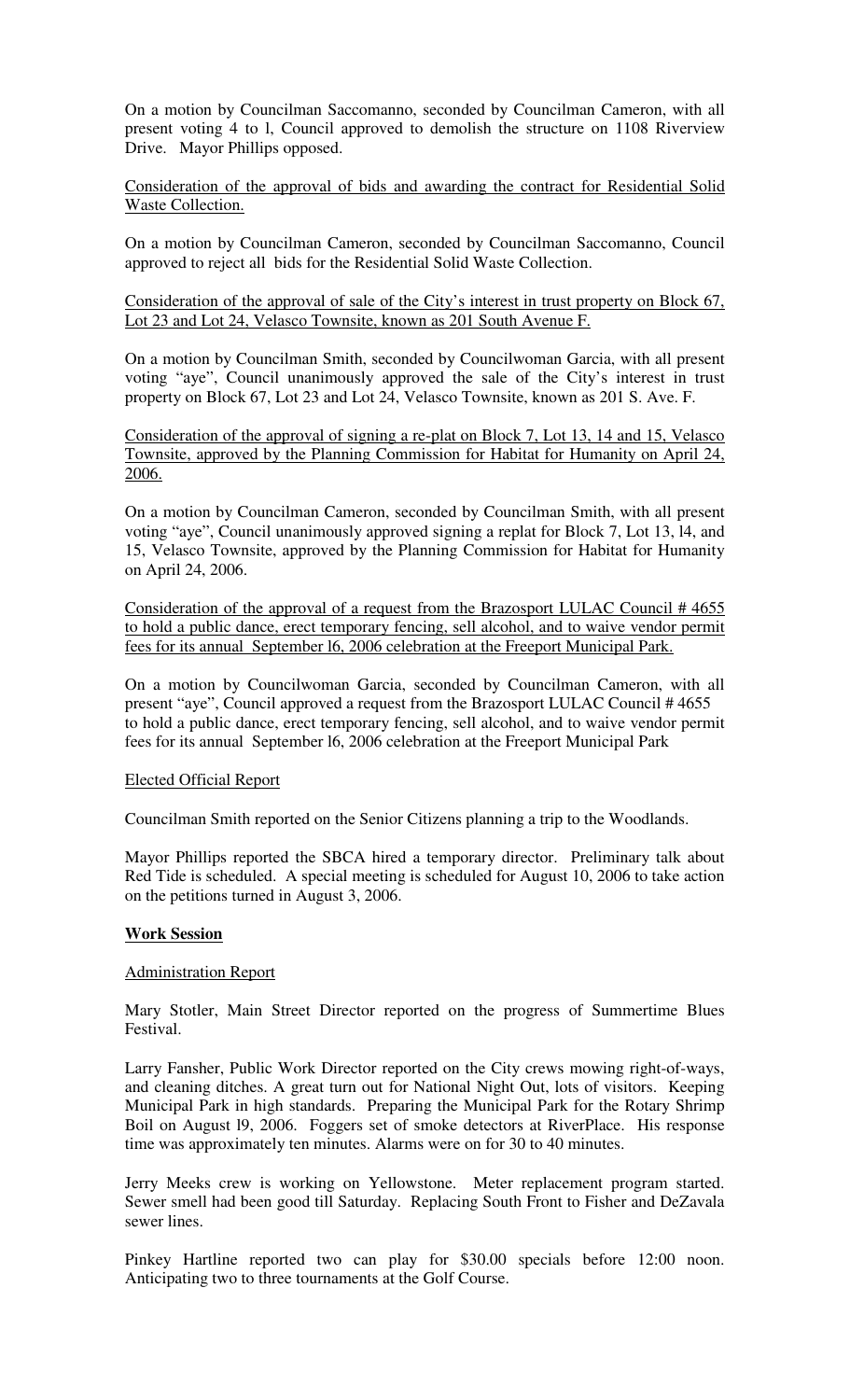Doug Caffey reported on the High School project. School staff moved in this morning. Tomorrow the old band area will be open. The old library is about a week away. An aircondition in the library needs repair.

Discussion concerning Business Regulations, Chapter 119 Taxicabs.

Sherry Bonner of Orion Taxi and Delivery Service asked Council to amend Chapter 119: Taxicabs, Section 119.03 Maximum Seating, Section 119.06 Setting and Posting Rates, Telephone Numbers; Taximeters, Section 119.22 Consideration of Application, Section 119.33 Local Office and Telephone Required, Section 119.72, State Chauffeur's License Required.

Discussion concerning CenterPoint Energy's request for an easement for a new electric transmission line along FM 1495.

Marie Bogan and Ken Vacek, CenterPoint representatives, 202 Hwy. 332 West, Clute, requested a 25'x25' easement adjacent to FM 1495. She presented a map identifying the area, for the extension of a transmission line to service the FLNG project. Mr. Phillips had questions concerning the restrictions to the city. The City would have to ask for permission to do anything on the property. Mr. Bottoms explained how there were actually two easements, the 1st at ground level, up to 30 ft. and the  $2<sup>nd</sup>$  easement was an aerial easement that started at 30 ft. above ground. CenterPoint has offered \$7,500 for the easement privilege.

Marie Bogan explained that CenterPoint had addressed their response to a fire in Freeport. CenterPoint has identified sex employees that are to be on call to respond to emergencies at any time. She said this action would reduce the response time.

Financial reviews of the  $3<sup>rd</sup>$  quarter of fiscal year 2005-2006.

Gary Beverly discussed the financials through June 30, 2006. Revenues are up 9.1% from last year, and are at 73.5% of Budget. Expenses are up by 4.0%, and are at 70.5% of Budget, with electricity and fuel contributing to the increase. The City has 10,912,160 in cash and expects to have \$9.6 million at years end. There are 3 outstanding debt instruments with an outstanding balance of \$6,476,000.

Discussion concerning schedule for Budget and Tax hearings.

Council discussed setting two public hearings for budget and tax rate. Mr. Shaw was asked to come up with a schedule and to submit to Mr. Bottoms and a copy to RoVin Garrett.

#### Discussion naming old Co. Rd. 723.

Mr. Bottoms asked for names for Co. Rd. 723. Mayor Phillips said this has always been Bryan Beach Rd.

Discussion concerning creating a Freeport citizens information course.

Mr. Bottoms suggested that council consider creating a Freeport citizens information course. One of the things the City has struggled is getting information to the public. It would be a way to educate people on the City's activities.

#### Discussion concerning future annexations.

Mr. Bottoms discussed expanding the City's limits. Mayor Phillips made it clear that he did not intend to move north toward the Brazos River Harbor Navigation District. The City is interested in moving towards the Hanley Rd area.

Mayor Phillips closed the work session and opened the executive session at 9:40 pm.